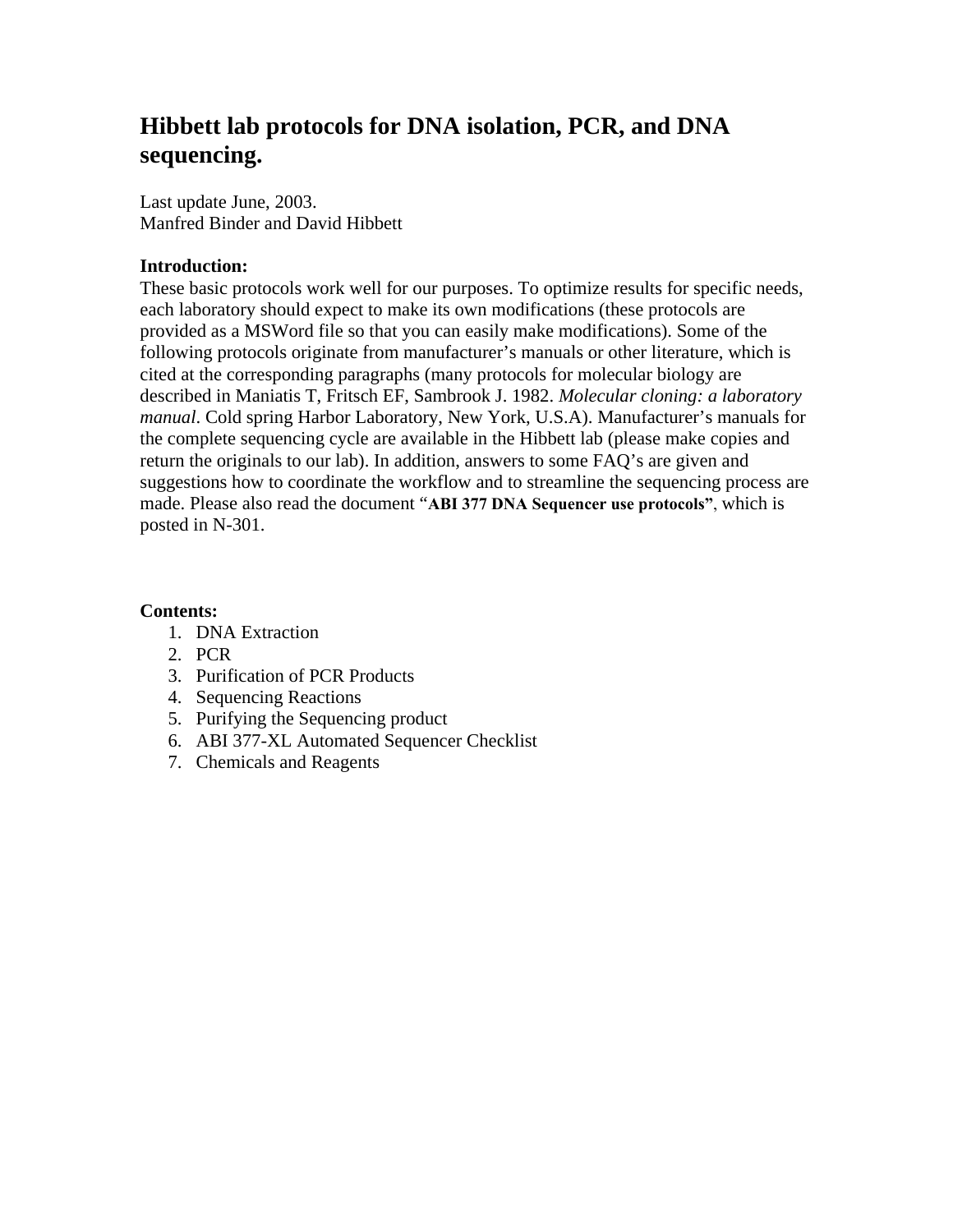## **1. DNA Extraction:**

Our standard protocol is based on the following reference: Lee S, Taylor JW. 1990. Isolation of DNA from fungal mycelia and single cells. In: Innis MA, Gelfand DH, Sninsky JJ, White TJ (eds): *PCR protocols, a guide to methods and applications*. p 282- 287. Academic Press, San Diego, U.S.A.

This protocol is widely used and has many variations. We use this method to obtain DNA from fungal material including fruiting bodies and cultures, dried herbarium specimens, frozen samples, and freeze-dried material. It also works for many other sources.

#### Reagents:

- Extraction buffer (EB)
- Phenol-Chloroform (PC)
- Chloroform-Isoamyl alcohol 24:1 (CI)
- TE-buffer
- 3M Na-acetate pH 5.2
- RNAse 10 mg/ml
- 95% and 70% EtOH

## Tissue prep:

Cultured mycelium may be dried or fresh. In either case, harvest by filtration onto filter paper with a Buchner funnel, wash with  $dH_2O$ , remove agar inoculum block if present. Scrape off mycelium growing on solid media using a sterile scalpel.

Fruiting body tissue may be dried or fresh. Scrape clean or cut away surface tissues. Use approx. 20 mg from dried samples or 200 mg from fresh material.

## Grinding / Extraction:

- I. Samples may be ground dry or in liquid nitrogen. A pinch of sand helps with the grinding.
- II. Dried cultured mycelium and small, delicate dried fruiting body fragments are best ground dry in an Eppendorf tube with blue pellet pestles. Grind dry, then add about 500ul hot EB, place in 65C heat block. Leave pestle in sample and regrind occasionally over15-60 min.
- III. Large amounts of mycelium or larger or tougher fruiting bodies are best ground in porcelain mortar with liquid nitrogen. Grind to fine powder. Can use small amount of powdered mycelium for minipreps in eppie (as above, but omit grinding with blue pestle during extraction) or larger amounts for maxiprep in oak ridge / corex tubes. For maxiprep, add mycelium to oak ridge tube (polypropylene, not polycarbonate) and add 5-10 ml hot EB. Place in 65C water bath for 15-60+ min with occasional mixing.
- IV. Add equal volume PC as EB. Mix several times to form emulsion. (If necessary, transfer to corex tube at this point). Spin for 10 min in microfuge or Sorvall. Carefully remove aqueous, upper layer (containing DNA) to a new tube.
- V. Repeat IV, but this time use CI instead PC.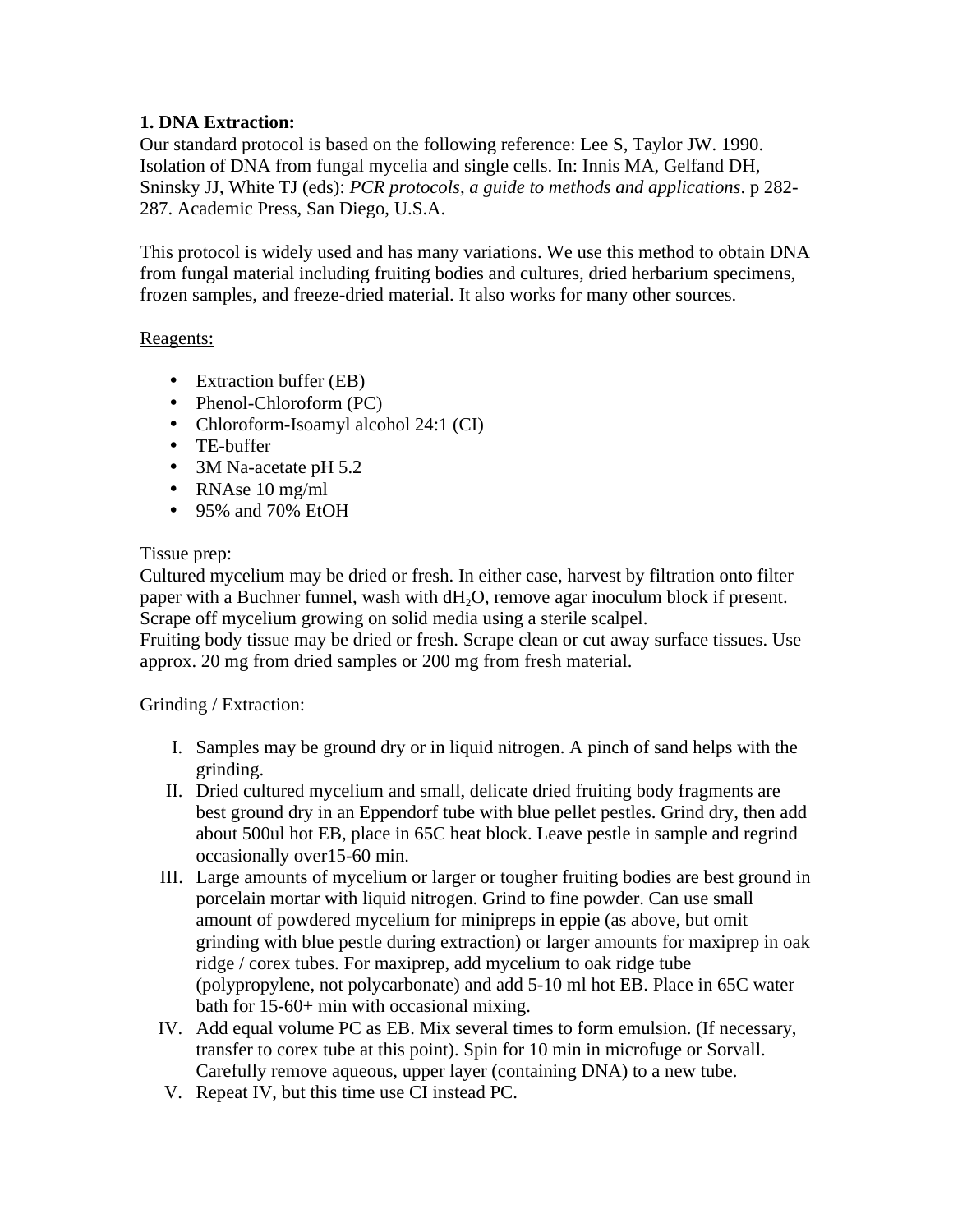VI. Repeat V.

- VII. Add 0.1 volumes 3M Na-acetate and 1.8 volumes cold 95% EtOH. Mix gently. This can be done in polycarbonate.
- VIII. If visible precipitate forms, spin down immediately, 5-10 min. If no DNA is seen, put at –20 for 15+ min and then spin.
	- IX. Draw off EtOH. Add 70% EtOH (same volume as 95%) and mix gently for about 1 min. Draw off 70% or spin 5 min first and (air) dry DNA pellet.
	- X. Resuspend in 500 / 50 ul (maxiprep / miniprep) TE.
	- XI. Often, there are large amounts of RNA in the DNA solutions. If desired, the RNA can be removed by a 50 min room temperature digestion with 0.01 volumes 10 mg/ml RNAse, followed by two CI extractions and EtOH precipitation.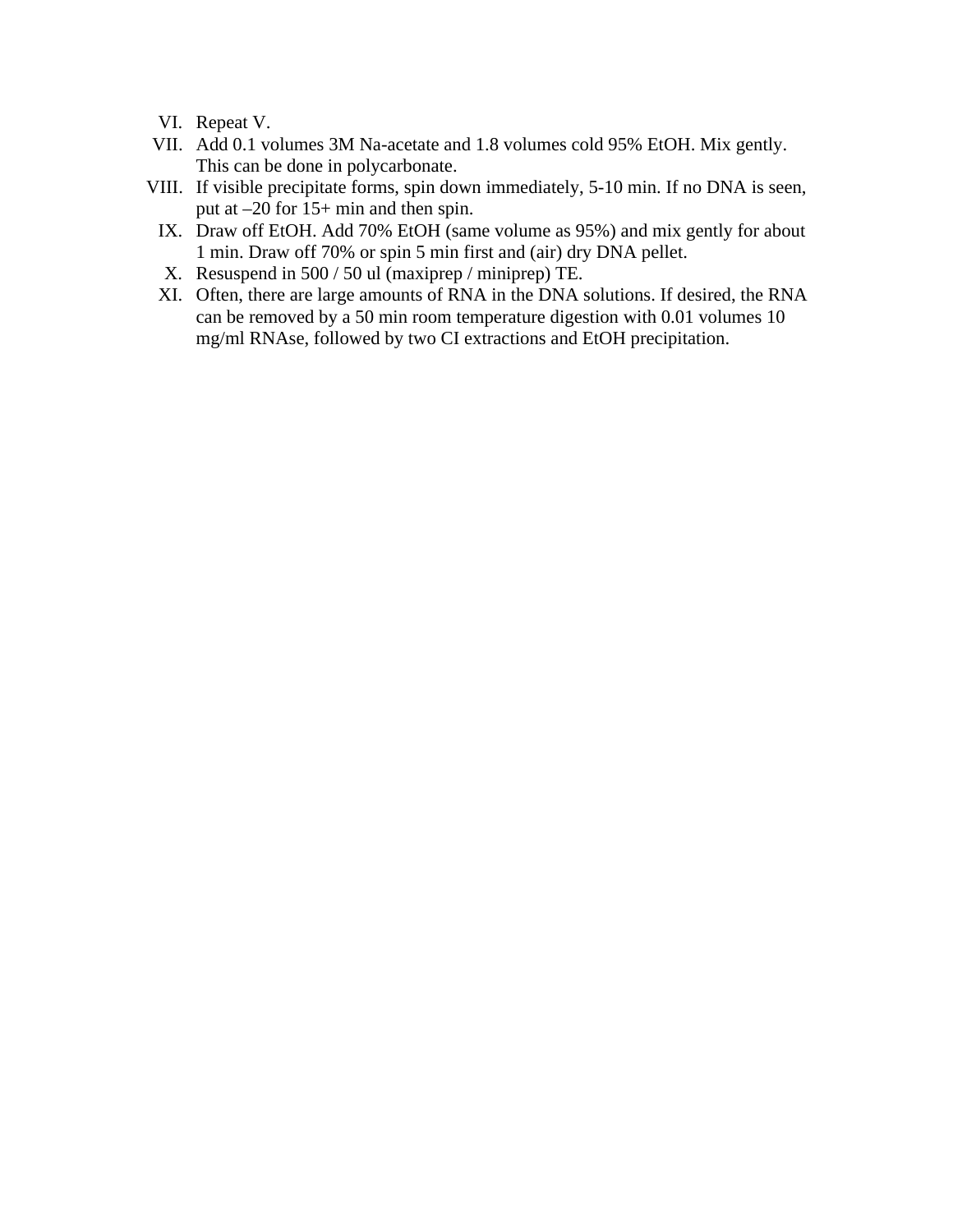## **2. PCR:**

DNA prep:

The concentration of a DNA stock solution can be calculated by using a photometer at a wave length of 260 nm (1 OD = 50 ug DNA/ml, Maniatis et al. 1982). Depending on DNA quality, 5-50 ng DNA per PCR reaction are sufficient as a template. After making a few but exact measurements run 5 ul samples on a 1% agarose gel with ethidium bromide, compare the signal strength and use a picture of the gel to estimate DNA stocks in the future. For PCR reactions, a small aliquot is usually diluted in  $dH<sub>2</sub>O$  in a range from 1:10 to 1:3000. A typical reaction with a final volume of 25 ul looks like this:

- $\cdot$  15 ul dH<sub>2</sub>0
- 2.5 ul 10x PCR buffer
- 5 ul DNA solution
- 0.5 ul dNTP mix
- 1.25 ul Primer A  $(= 12.5 \text{ pmol})$
- 1.25 ul Primer B
- 0.125 *Taq* DNA Polymerase (5U/ul)

PCR programs:

Running PCR reactions on a thermocycler involves three major steps (denaturation, annealing, extension), which are repeated in cycles. The annealing temperature is most critical, because it depends on the melting point of the primes used. A simple rule of thumb is to count 2 degrees Celsius for each A+T and 4C for each G+C in a primer sequence and then substract 3C of the sum. This first approximation serves to further optimize a PCR reaction. For a more elaborate melting point calculation see Maniatis et al., 1982.

A program to run PCR reactions reads like this example:

- 1. 2 min 95C (initial denaturation)
- 2. 1 min 94C denaturation
- 3. 30 sec annealing at 50C
- 4. 1 min extension at 72C
- 5. goto step 2 and repeat 30 cycles
- 6. 5 min final extension at 72C
- 7. 4C indefinite to stop the reaction, not for storage

The MJ Thermocycler performs several tasks including touch down PCR and ramps. The MJ Research PTC-200 DNA Engine & PTC-225 DNA Engine Tetrad Operations Manual. Version 3.7 (next to the thermocycler) is self-explanatory to set, save, and run programs.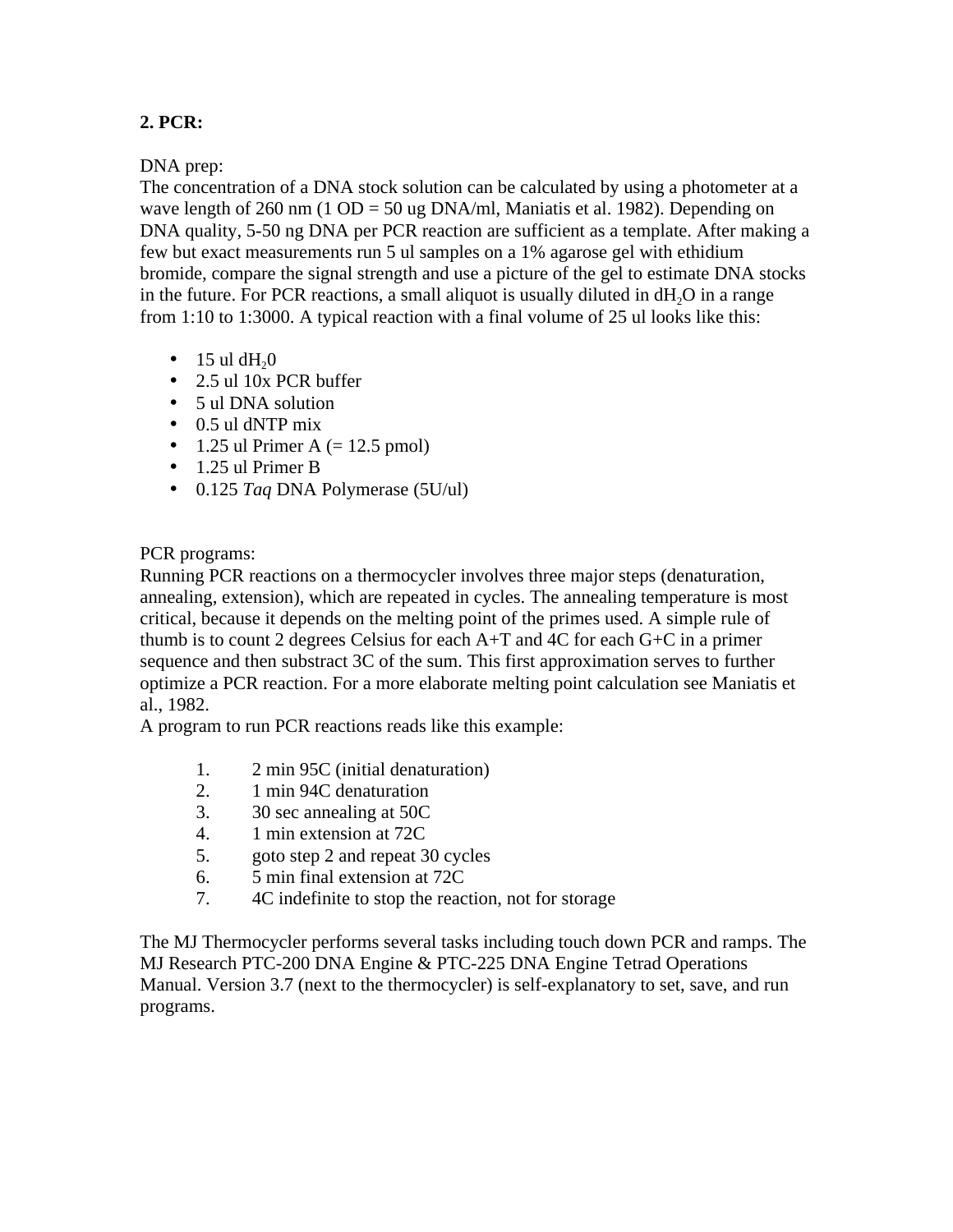#### **3. Purification of PCR Products**

Prior to sequencing, PCR reactions need to be cleaned using specifically designed cleaning kits. There is a variety of DNA cleaning kits to choose from and they all share following rationale. DNA is bound to a silica matrix (liquid stage or stationary in a spin column) in high salt concentration, washed in EtOH, and eluted in low salt concentration, usually dH<sub>2</sub>O. This way, not only undesirable remnants of the PCR reaction itself can be removed. Cleaning kits also do a great job purifying crude DNA stock solutions removing proteins, polysaccharides, and even pigments. We use the BIO 101 GeneClean kit for both purposes. Designed to retrieve DNA from agarose gels, the protocol allows to get in through the back door having a liquid DNA sample at hand. (BIO 101 Guide to Protocols and Procedures, at the shelf that divides PCR- and Sequencing-Bench).

- I. transfer the PCR reaction in a 1.5 ml tube, add 3 volumes NaI and mix.
- II. add 5 ul glassmilk, mix and allow the DNA to bind for 5 min.
- III. spin down a  $V_{max}$  for 5 sec, remove and keep supernatant separately.
- IV. wash the DNA/glassmilk pellet 2x with 500 ul NewWash, use a pipet to dissolve the pellet completely.
- V. spin down at  $V_{\text{max}}$  for 5 sec each washing step.
- VI. dissolve pellet in  $20 35$  ul H<sub>2</sub>O (weak strong PCR product) for 5 min.
- VII. spin down  $V_{max}$  at 30 sec, transfer supernatant (clean PCR product) in a new tube and freeze until used for sequencing.

## **4. Sequencing Reactions**

In the course of a PCR reaction the product is exponentially accumulated. A sequencing reaction is a very similar but straight-line (linear) reaction, since only one primer is used. Instead of yielding in a number of nanomoles, sequencing products are yielding in femtomol range. Flurescent dye molecules enable the sequencers detect unit to read those miniscule amounts of DNA on a sequencing gel. Huge dye molecules are coupled with a well-defined number of dNTP's in a regular dNTP mix, replacing the terminal hydroxyl group at the nucleotide. The modified nucleotides, of which A,T,G,C carry specific dye molecules, are also called "dye terminators". During an extension of a template, the DNA polymerase requires the terminal OH group to incorporate the next nucleotide. The incorporation of a dye terminator therefore defines the length of a new DNA fragment in the current cycle of a sequencing reaction. Statistically, dye terminators are incorporated several times at each base position of the template (PCR product, plasmid DNA, etc.) during cycle sequencing. A ready sequencing reaction represents a mixture of terminated fragments, which are labelled with one of the four dye molecules at a time. The fragments are separated on a sequencing gel *via* electrophoresis according to their length. Once a dye molecule passes the laser beam it will emit flurescent light at a specific wave length. A photomultiplier records and digitizes signals, which are saved in a gel file by the ABI collection software (ABI Prism 377 DNA Sequencer User's Manual, in the shelf above the sequencer).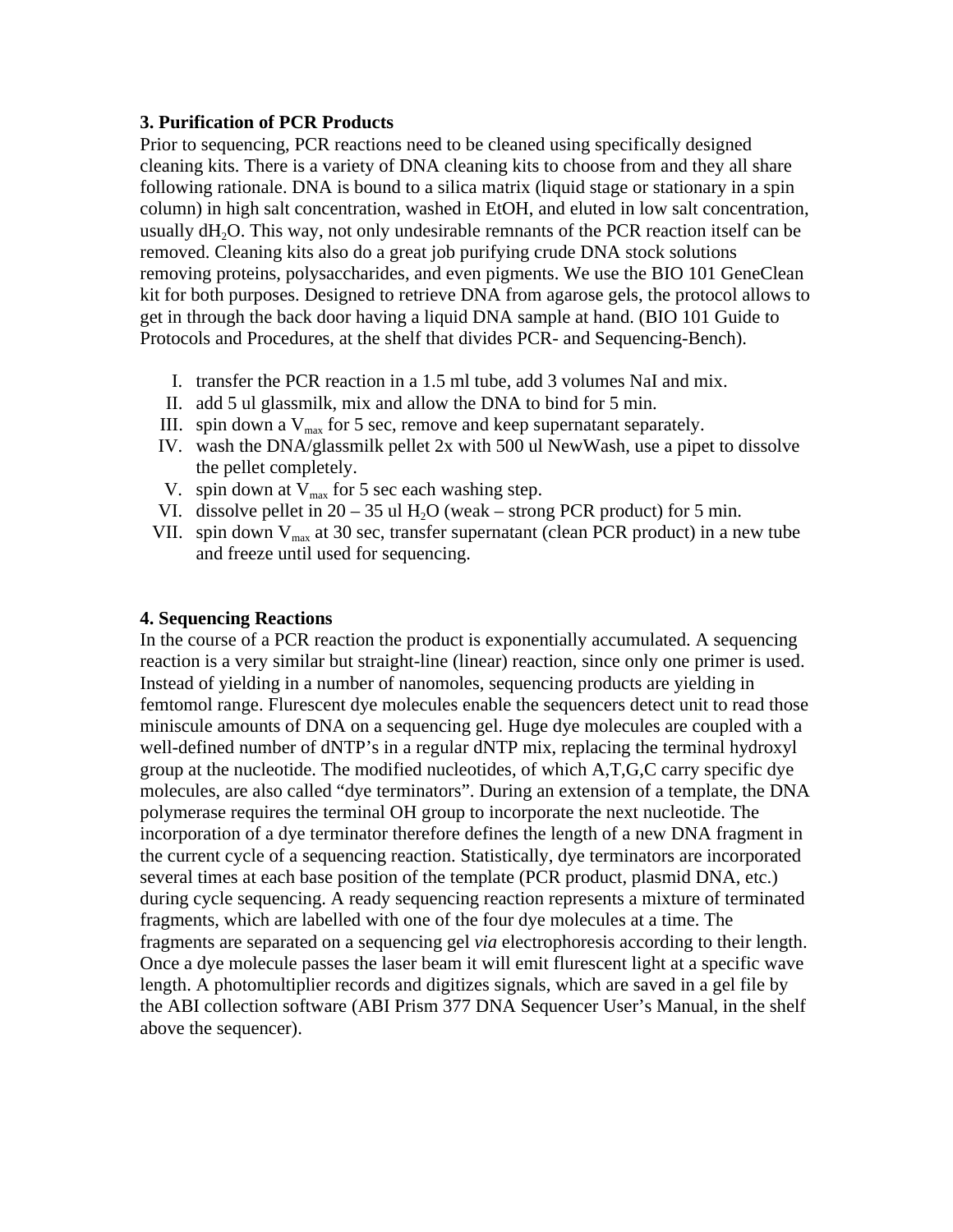The ABI PRISM BigDye Terminator Cycle Sequencing Ready Reaction Kit Protocol (at the Sequencing-Bench) provides some general information how to set up, run, and clean sequencing reactions. Our sequencing cocktail includes:

- $\cdot$  8.5 ul H<sub>2</sub>O
- 3 ul 5 x reaction buffer
- 3 ul PCR product (20-80 ng)
- 3 ul Primer ( $= 6$  pmol)
- 0.5 ul Pellet Paint
- 2 ul\* BigDye v1.1 (includes 2.5 x reaction buffer)

a total volume of 20 ul per reaction. \*(To sequence longer fragments use up to 4 ul BigDye).

Setting a program for the sequencing reaction requires an extended extension time that allows the Ampli*Taq* DNA polymerase to incorporate "gigantic" dye terminators.

- 1. 2 min 95C initial denaturation
- 2. 1 min 94C denaturation
- 3. 30 sec 50C annealing
- 4. 4 min 72C extension
- 5. goto 2 and repeat 25 cycles
- 6. 4C indefinite to stop the reaction (not for storage)

## **5. Purifying the Sequencing Product**

We add 0.5 ul Pellet Paint (Novagen) to a sequencing reaction. Its sole eligibility is staining the pellet blue, which actually makes it easier to handle. The cleaning procedure we use is modified from the ABI PRISM BigDye Terminator Cycle Sequencing Ready Reaction Kit v1.0 protocol p. 27.

- I. transfer sequencing reaction in a 1.5 ml tube.
- II. add 5 ul of 125 mM EDTA and 60 ul 100% EtOH (200 proof).
- III. close the tubes and mix by inverting.
- IV. leave tubes at room temperature or at  $-18C$  for  $\leq 30$  min to precipitate. Do not exceed precipitation >24 hours. (You have to find out what works best for you). This will increase the precipitation of unincorporated dye terminators (visible "dye blobs" in the gel file).
- V. spin samples at  $V_{\text{max}}$  for 10 min and aspirate the supernatents immediately.
- VI. wash pellets 2x adding 250 ul 70% EtOH and spinning them down at  $V_{\text{max}}$  for 5 min.
- VII. remove the supernatants carefully.
- VIII. air-dry pellets 15-20 min, do not overdry pellets.
- IX. the samples should be stored in this condition at –18C. Add 2-3 ul loading dye, dissolve the pellets and denaturate them shortly before a sequencing run.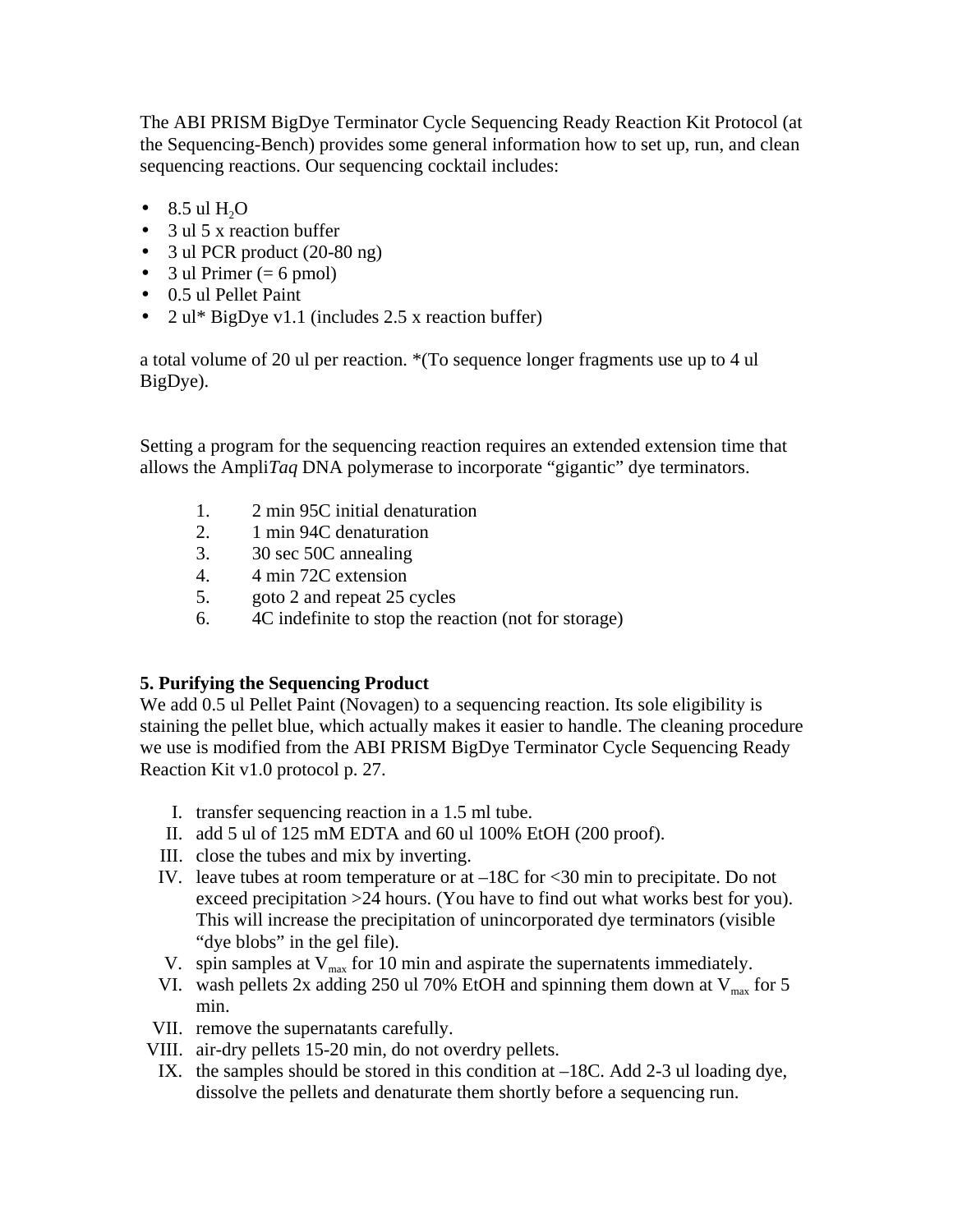## **6. ABI 377-XL Automated Sequencer Checklist**

#### Please read and follow the "**ABI 377 DNA Sequencer use protocols"** document that is posted in N-301.

Ask your advisor to introduce you to the Hibbett Lab, meet the people there and simply get familiar with the shared facility. Write an e-mail to David to get on the ABI Sequencer User's list to receive news and updates. Make an appointment with the local expert (LE) in your lab to schedule the first sequencing run. The LE will lead you through the whole process. Plan a whole day for the first sequencing run to have plenty of time to ask questions and make helpful notes. Sequencing involves numerous steps but it is not particularly difficult. You will be able to run the next sequencing gel under your LE's supervision, handling most of the work yourself. After a couple of runs under supervision you should be an expert on the ABI 377-XL Automated Sequencer. However, if you are not feeling confident ask your LE for more supervision and find opportunities to watch your colleagues run their gels. If there is no LE in your lab, come talk to David or Manfred and we will find a way for you to get training.

#### Gel mixture:

The composition of a sequencing gel is adjusted to sequencer type, length of the gel, and loading dye composition, which includes formamide in our case. Half the quantity recommended in the FMC Long Ranger Gel Solution. Manual DNA Sequencing (at the scale bench) is plenty to poor the polyacrylamide gel.

- $\cdot$  13 ml dH<sub>2</sub>O
- 9g Urea
- 2.5 ml 10x TBE buffer
- 2.5 ml Long Ranger 50% ready mix

Stir the solution until all the urea is dissolved. Then filter it using the magnetic membrane filter system and a 0.2 um Supor-200 membrane filter. Then add

- 17.5 ul TEMED
- 125 ul fresh 10% APS solution

Stir and polymerization begins. There is enough time to poor the gel (3-4 min).

The LE's will demonstrate how to assemble glass plates and spacers on the sequencing gel caster (Otter) and help to poor the gel. After the precomb is in it takes about 2 hours for complete polymerization. Remove the precomb, clean the well area thoroughly and put in the shark-tooth comb. For additional information check the ABI Prism 377 DNA Sequencer User's Manual (in the shelf above the sequencer). The whole sequencing run process is described in there very detailed.

All the sequencing equipment has modular design, meaning there is only one way to assemble a sequencing run. For example, if the glass plates are assembled in the wrong orientation, they do not fit into the sequencer. This mechanism prevents running the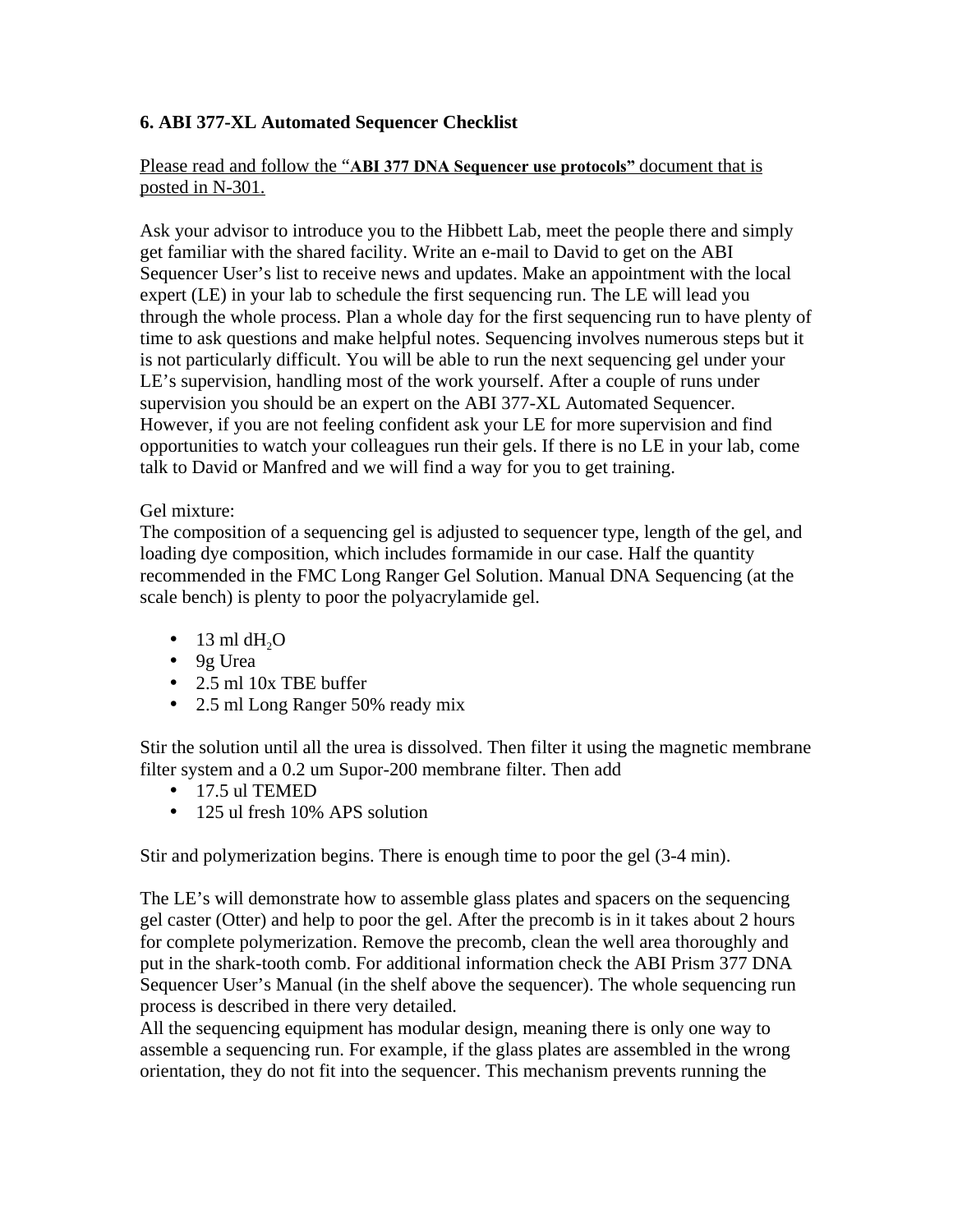sequencer with the wrong setup. Use the following checklist and complete it with personal notes to handle the sequencing process with confidence.

ABI 377 Checklist (first update since 2000)

- 1. Turn on sequencer, then start the computer. If computer is already on, restart.
- 2. Place lower buffer chamber in machine, then place gel in gel cassette and place that in the machine and close the door.
- 3. On the computer, click the *ABI Prism 377XL Collection* icon (desktop) to launch the data collection program.
- 4. Pull down the File menu, select New, then click on the "Sequence Run" icon. This will open the Run Window.
- 5. Select a Plate Check Module (use the default or you may use any Plate Check Module) and then click Plate Check. The Scan Window will open and the scan lines will appear in a minute or two (if they don't appear, restart the Mac and start over). The scan lines should be mostly flat. If they are not, then use the compressed air to disloge dust from the plates.
- 6. Attach upper buffer chamber and the heat dissipation plate. Be sure to connect all leads and the coolant hoses. Make sure that the gel and the gasket on the upper buffer chamber are clean.
- 7. Gently, gradually fill the upper buffer chamber with 1x TBE buffer. There should be no leaks. **If there are ANY leaks, abort and start over.**
- 8. Fill the lower buffer chamber. Use a syringe with a bent needle to **gently** flush the bubbles from the gap between the glass plates (you can't get every last one).
- 9. Use a syringe with a fine gauge needle to clean the wells. Here you are mostly concerned with removing bubbles. Place the cover on the upper buffer chamber.
- 10. Pull down the File menu and select New then click on the "Sequence Sample" icon. This will open a new Sample Sheet.
- 11. Enter your sample data in the Sample Sheet. If you are running BigDye (default), then the DyeSet/Primer field should read DT {BD Set Any – Primer}. If it does not, then select by clicking the arrow in that field.
- 12. Select Save As from the File pull-down menue and save your Sample Sheet. Use an obvious name like "Denis2/1/00".
- 13. Close the Sample Sheet and return to the Run Window. (To save some time it is convenient to prepare a Sample Sheet during the pre-run, described next).
- 14. Select a pre-run module (or use the default) and prerun the gel for up to one hour. You can usually get away with a much shorter pre-run, however. The gel temperature should be at 51C when you start the run.
- 15. After starting the pre-run, go to the Status Window and check to make sure that the laser and electrophoresis power and timer are running.
- 16. Go to the Run Window and press Pause.
- 17. Clean the wells again. Now you want to get rid of excess urea as well as any bubbles that remain.
- 18. Load the ODD lanes only. For a 48-lane run, load 1.5-1.9 ul per lane.
- 19. Return to the Run Window and press resume. Check the Status Window to be sure that the electrophoresis power is running.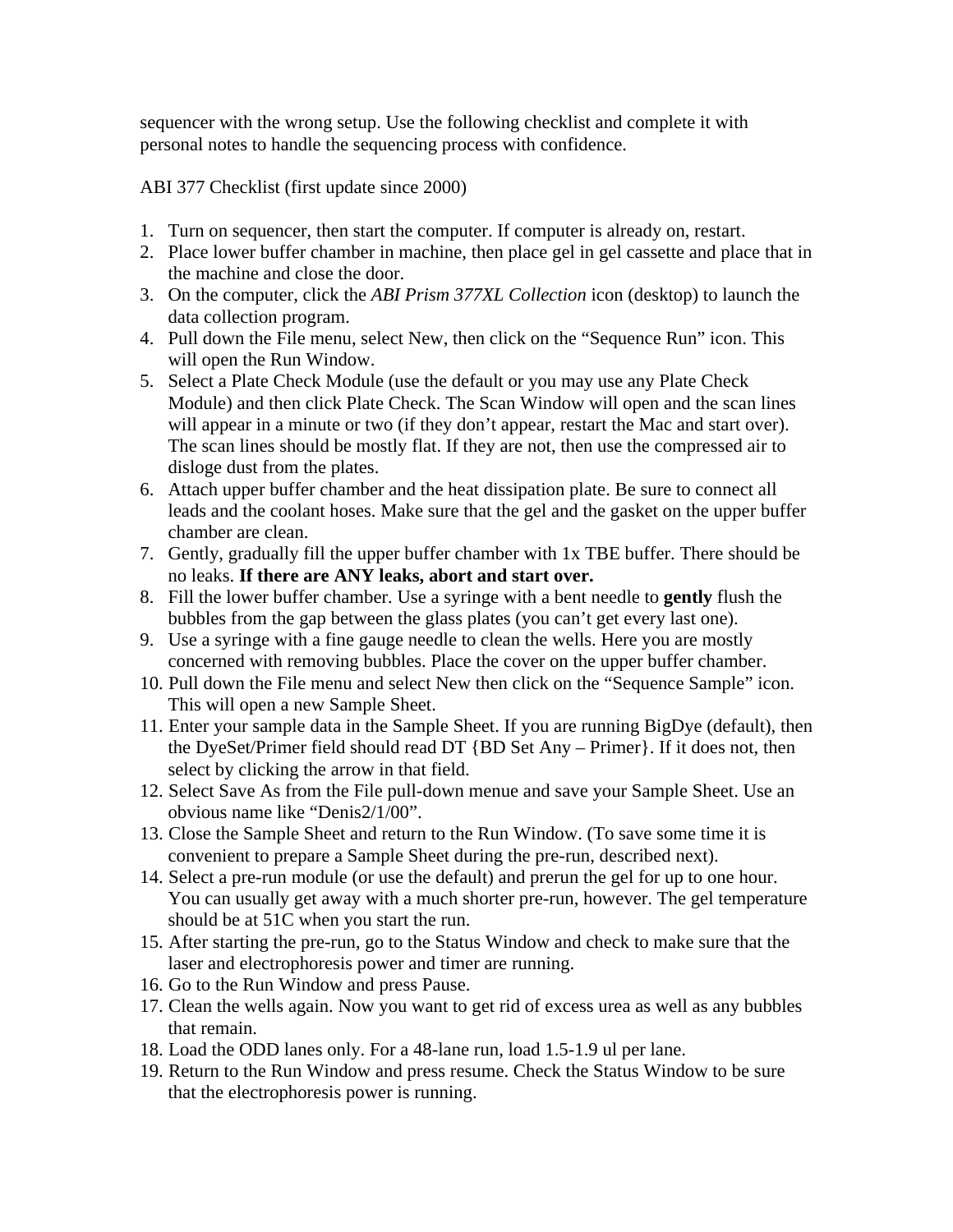- 20. After 2-3 minutes, press Pause and clean the empty wells again. Load the EVEN lanes. Replace the cover on the upper buffer chamber.
- 21. On the Run Window, press Cancel. This will end the pre-run.
- 22. In the Run Window, select the following (default): Run Module: Seq Run 36E-1200 is a 7 hour run at 1200 scans/hour (default setting), Seq Run 36E-2400 is a 3.5 hour run at 2400 scans/hour. Sample Sheet: Select your sample sheet Lanes: for now, this will be 48 lanes Run Mode: for 48 lanes use full "XL Scan", for 36 lanes use "Full Scan". Well-to-well distance: 36 cm.
- 23. Click Run. Check the Status Window to make sure that power is on and that timer is working correctly. Check the scan window to make sure that scan lines appear.

After the run is finished the *ABI Prism 377XL Collection* software creates a gel file. You will learn how to track and extract lanes, transfer the sequences to your computer, etc. (detailed info in the ABI Prism 377 DNA Sequencer User's Manual, in the shelf above the sequencer). For several reasons, it is important to extract your data right after the sequencer is cleaned. Use the Abi21-PC computer, which is a part of the sequencer, to access your computer *via* Apple Talk and transfer the data. Shut down the Abi21-PC, this will clear the memory for the next run. *Do not use the Abi21-PC during an ongoing sequencing run or try to access it from your computer*. A sequencing run is very memory intensive. If the Abi21-PC freezes, then no data will be collected. Run folders older than one month will be deleted for lack of space on the hardisk.

#### **Notes on sequencing etiquette:**

Sharing: Sharing of gels is encouraged, but it is also fine to run a gel with only a few samples. When you sign up for a run, indicate the number of free lanes in the Sign-up Sheet at the sequencer. People who share a gel should share the work (e.g., one person pours the gel, the other takes the gel down and cleans the plates; or one person sets up one run, the other sets up the next run). If the person with whom you are sharing a gel does not show up at the agreed time, just go ahead and run your own samples. Don't feel obliged to load other people's samples; if the run has problems, you don't want to have to explain the poor results the next day.

Supplies and maintenance: Check the shared facility in N-301 the day before you actually run a gel to make sure everything you need is ready for use. Do not feel obliged to clean up after others. If necessary, ask the person who ran the sequencer last to clean dirty equipment or to assist you finding missing equipment. Call attention to supplies that are running low and alert Manfred if anything is missing.